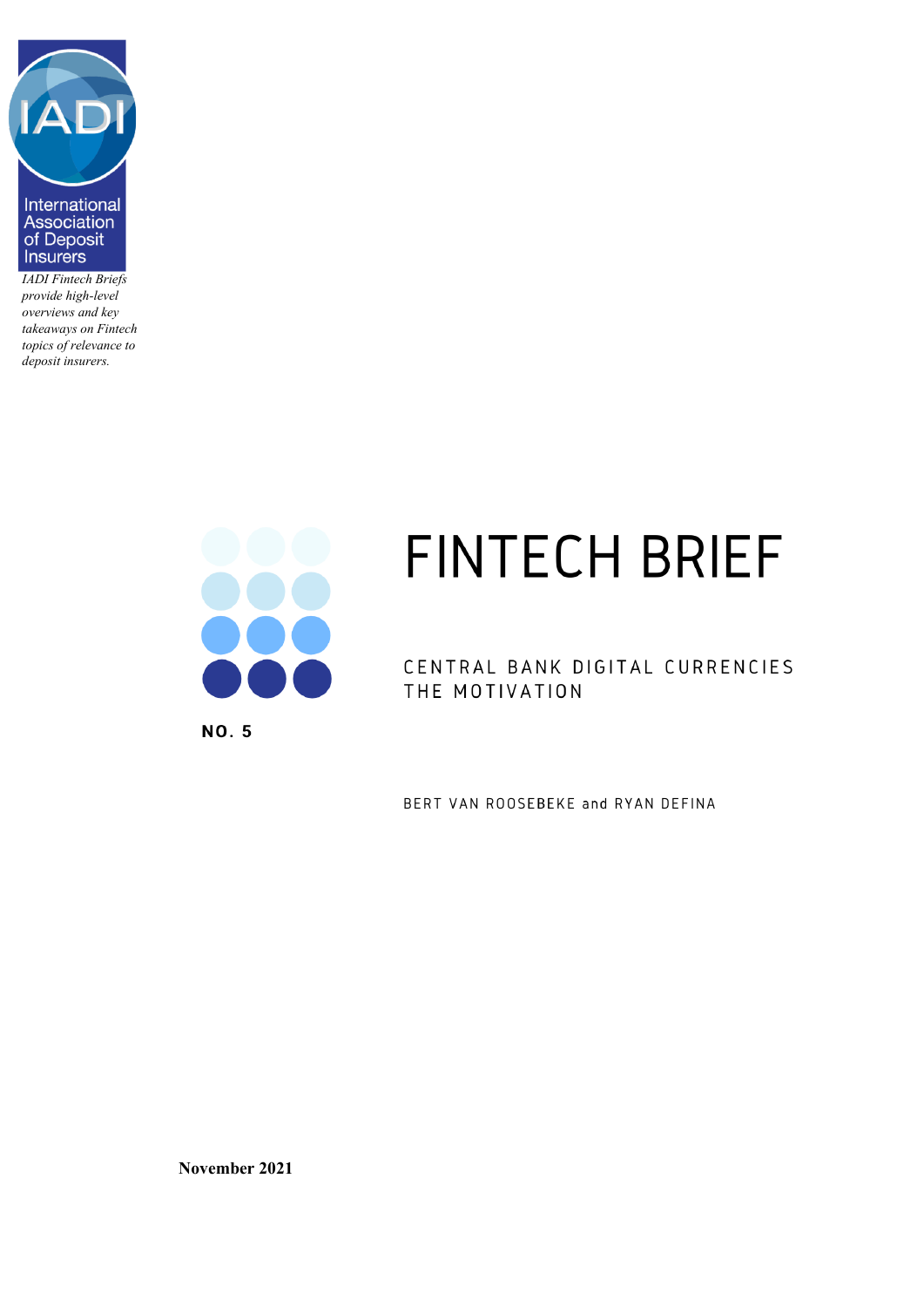IADI Fintech Briefs are written by Members of the IADI Fintech Technical Committee (Fintech TC), and from time to time by other authors, and are published by IADI. The papers are on subjects of topical interest and are technical in character. The views expressed are those of the authors and not necessarily the views of IADI. The authors are grateful to Juan Carlos Izaguirre and Mehmet Kerse as well as staff from CDIC (Canada), AMF (Québec, Canada), CDIC (Chinese Taipei), PIDM (Malaysia), IPAB (Mexico) and FDIC (United States of America) for helpful comments.

The editor of the IADI Fintech Brief series is Bert Van Roosebeke.

This publication is available on the IADI website [\(www.iadi.org\)](http://www.iadi.org/).

© International Association of Deposit Insurers (2021).

All rights reserved. Brief excerpts may be reproduced or translated provided the source is stated.

International Association of Deposit Insurers (IADI), C/O Bank for International Settlements, Centralbahnplatz 2, CH-4002 Basel, Switzerland. Tel: +41 61 280 9933 Fax: + 41 61 280 9554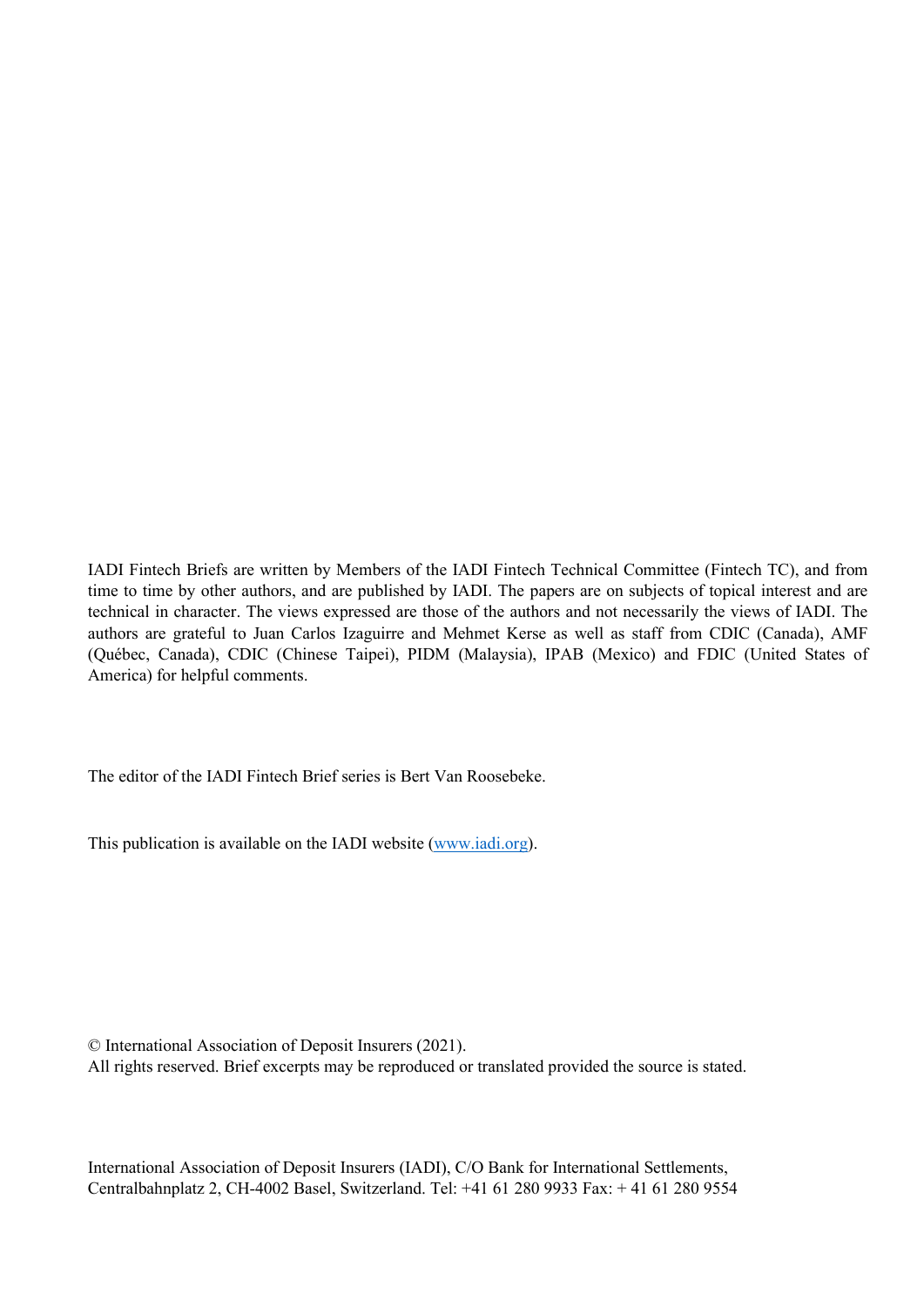## **CENTRAL BANK DIGITAL CURRENCIES (PART I): THE MOTIVATION**

## **Executive Summary**

A growing number of central banks are considering the issuance of central bank digital currencies (CBDCs). Upon their introduction and depending on their exact design, CBDCs may have considerable consequences for deposit insurers as well. In the first of a set of papers, this Fintech Brief sets out four of the main motivations for issuing CBDCs. Acknowledging considerable divergences across jurisdictions, we find:

- CBDCs for the general public ("retail CBDCs") would constitute a central bank liability and a form of digital cash. To the public, they would be an alternative to central bank issued cash and private money, such as bank deposits.
- A large and growing share of central banks are experimenting with retail CBDCs. Some 20% of central banks indicate that they are likely to issue a retail CBDC by 2026, 40% indicate this is "possible".
- Short-term monetary policy considerations are unlikely to play a significant role in central banks' motivation for CBDCs.
- Whereas central banks in emerging markets and developing economies note that CBDCs may contribute to promoting financial inclusion, in advanced economies, CBDCs are not the most straightforward instrument in doing so.
- The evolution of payments plays a pivotal role in developing CBDCs. Given the declining role of cash in some jurisdictions, CBDCs as a new form of central bank money may contribute to safeguarding trust in the public currency. However, the available CBDC amounts necessary for that purpose may cause conflicts with likely and financial-stability-related limits on the volume of CBDCs that individuals may hold.
- As CBDCs would offer an alternative payment solution, they would contribute to resilience in future payment markets that may be privately dominated. However, given their digital nature, CBDCs may well be subject to similar cybersecurity and other digital risks that apply to private payment systems.
- CBDCs may contribute to competition and efficiency in an otherwise oligopolistic market for payment services, dominated by BigTechs. While potentially challenging to implement, a regulatory or competition-law-based response may be possible and would be less intrusive than introducing a CBDC.
- Central banks face the risk of large-scale use by the public of private or public (i.e. CBDC) digital currencies, not denominated in the domestic currency. These currencies may play a decisive role in the economy, and if foreign-based, largely out of reach of domestic legislation. CBDCs and/or private payment solutions in the domestic currency may assist in mitigating this risk, given sufficient demand for these.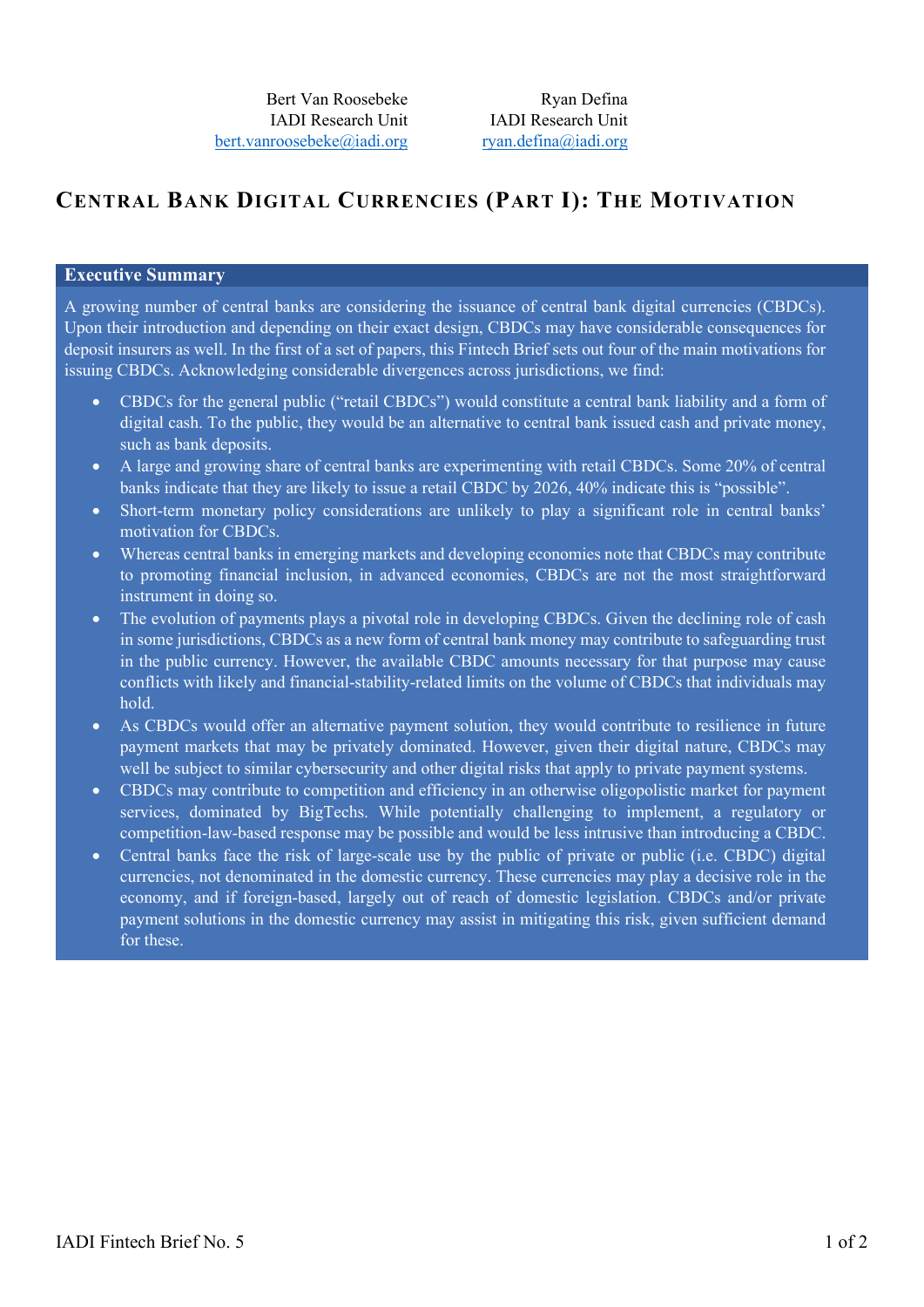## **1 Definition and Introduction**

Central bank digital currencies (CBDCs) are a central bank liability offered in a digital form and in the national unit of account. [1](#page-3-0) If introduced, they would form a new, third form of central bank money, in addition to (i) cash, which is available to the general public and (ii) overnight deposits by (mainly) banks at the central bank. CBDCs can be designed to be available to the general public ("general purpose" or "retail" CBDCs) or to the financial sector only ("wholesale CBDCs"), see Figure 1.



In addition to central bank money, private money as well is made available to the general public. This may take the form of commercial bank money, e.g. in the form of bank deposits. Although commercial bank money may be convertible into central bank money through the exchange into cash, it is not issued by the central bank and is hence a liability of the commercial bank, not of the central bank. From the perspective of deposit insurers, the risks associated with commercial bank money and central bank money are distinct. Whether deposit insurers have a role to play in the future of CBDCs, and if so, to what extent, will be analysed in an upcoming Fintech Brief. Other forms of private money include cryptocurrencies such as Bitcoin or stablecoins such as Tether or Diem. [2](#page-3-1) In a way that is similar to cash, certain models of CBDCs, cryptocurrencies and stablecoins allow for peer-to-peer use, i.e. the exchange of these forms of money can be direct between users and may not require intermediaries[.3](#page-3-2)

In the past four years, the share of central banks engaging in CBDC research has grown by a third and reaches 86% as of 2020 (see Figure 2). A relative majority of central banks is focussing on both retail and wholesale CBDCs, but interest in retail CBDCs has grown over the years. The share of central banks that are already in an advanced stage of CBDC research is growing, with 60% of central banks conducting experiments and 15% being even further invested via pilot

Despite the increased interest, only 10% of central banks think they are "likely" to start issuing retail CBDCs within the next three years (wholesale: even less). This number raises to 20% (for retail) and 15% (for wholesale) when looking up to six years ahead.[5](#page-3-4) However, whereas the majority of central banks (56%) holds it "unlikely" to issue wholesale CBDCs within six years, only  $40\%$  thinks so for retail CBDCs.<sup>[6](#page-3-5)</sup>

projects. [4](#page-3-3)

*Based on: Bech & Garratt (2017)*

<span id="page-3-0"></span><sup>&</sup>lt;sup>1</sup> Group of central banks (2020), Bindseil (2020) and BIS (2021).

<span id="page-3-1"></span><sup>&</sup>lt;sup>2</sup> The figure distinguishes between "permissionless" Bitcoin and "permissioned" stablecoins. Permissionless cryptocurrencies allow for any user ("miner") with sufficient computer capacity to contribute to the validation of transactions on the blockchain. In general, stablecoins do not give the general public access to this infrastructure.

<span id="page-3-2"></span><sup>&</sup>lt;sup>3</sup> Depending on the exact design and distribution channels of the CBDC, private payment intermediaries may play a more or less important role (see upcoming Fintech Brief).

<span id="page-3-3"></span> $4$  Boar C. and Wehrli A. (2021)

<span id="page-3-4"></span><sup>5</sup> These figures are approximated and based on Graph 7 in Boar & Wehrli (2021).

<span id="page-3-5"></span><sup>6</sup> Ibid, remainders find it «possible» to issue such CBDCs.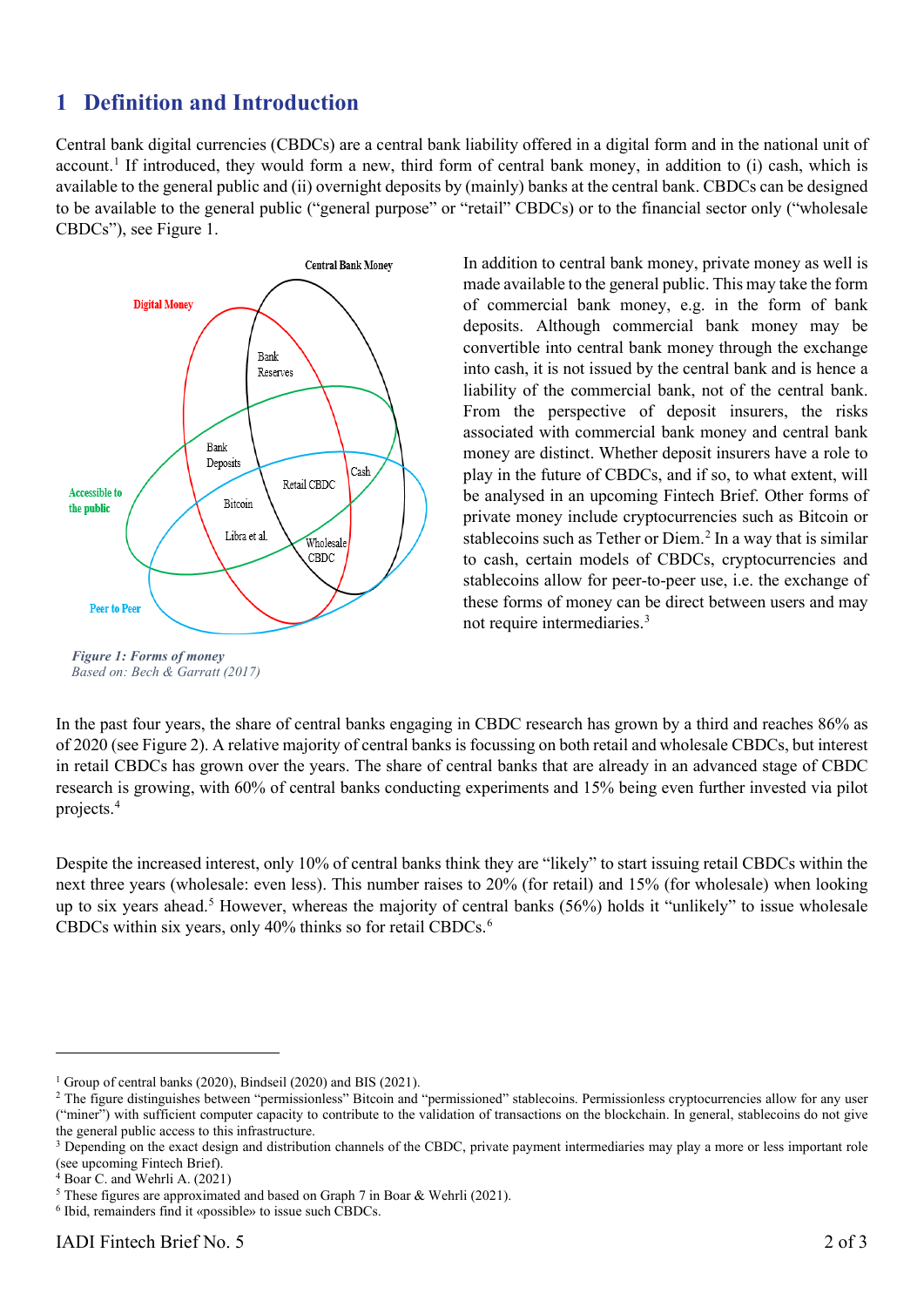

<sup>1</sup> Share of respondents conducting work on CBDC.

#### *Figure 2: Central Banks' interest in CBDCs Source: Boar and Wehrli (2021)*

This Fintech Brief focusses on central banks' motivations for considering the issuance of CBDCs and offers a number of case studies. In part, this is grounded in recent research conducted by IADI suggesting that fintech initiatives and cross-borders issues, both highly relevant to CBDC policy discussions, should be regarded as priority areas for the international deposit insurance community.<sup>[7](#page-4-0)</sup> Upcoming Briefs will assess issues such as the design of CBDCs and potential implications for deposit insurers.

## **2 Motivation for CBDCs**

Motivating reasons for central banks' interest in CBDCs are many and diverse. In the following, we give an overview of the often-cited factors before dealing with them in more detail. Given the relevance for deposit insurers, we focus on retail CBDCs.

## **2.1 General Overview**

In a high-level stock-taking, the BIS has been surveying central banks around the world for three consecutive years now to understand what motivates them in considering issuing CBDCs. As **financial inclusion** is an important element upon considering CBDCs in emerging markets and developing economies, on average, central banks in emerging markets and developing economies demonstrate a stronger motivation to issue CBDCs than their counterparts in advanced economies. An overwhelming majority of central banks indicates efficiency and safety of **domestic payments** as a reason for considering CBDCs**. "**Other" motivations of high relevance include **monetary sovereignty** in face of the expectations regarding the further decline in cash-use and the use of private digital currencies. As opposed to their counterparts in other parts of the world, central bankers in advanced economies rate the relevance of **financial stability** and **monetary policy** as reasons for CBDCs as rather low and declining.<sup>[8](#page-4-1)</sup>

<span id="page-4-0"></span><sup>&</sup>lt;sup>7</sup> The five priority areas identified by Van Roosebeke & Defina (2021) include climate change, fintech developments, COVID-19 policy responses, deposit insurers' role in resolution, and cross-border considerations.

<span id="page-4-1"></span><sup>&</sup>lt;sup>8</sup> Motivation for issuing wholesale CBDCs is on average lower than for retail CBDCs. Only the efficiency of cross-border payments scores higher as for retail CBDCs. While not a focus area in this paper, it is acknowledged that efficiencies realised from CBDC introduction on cross-border payment outcomes are likely to be non-negligible. Some CBDC design options (multiple CBDC or mCBDC systems) seek to prioritise crossborder considerations through the interoperability of payment platforms among jurisdictions. A relevant example is the mCBDC Bridge being prototyped by the BIS Innovation Hub Hong Kong Centre, the Hong Kong Monetary Authority, the Bank of Thailand, the Digital Currency Institute of the People's Bank of China and the Central Bank of the United Arab Emirates – see [https://www.bis.org/about/bisih/topics/cbdc/mcbdc\\_bridge.htm.](https://www.bis.org/about/bisih/topics/cbdc/mcbdc_bridge.htm) Another example saw the Reserve Bank of Australia, Bank Negara Malaysia, Monetary Authority of Singapore, and South African Reserve Bank, together with the BIS Innovation Hub, announcing an initiative to make crossborder payments faster, cheaper and safer using a multi-CBDC common settlement platform. Dubbed 'Project Dunbar', the joint effort will explore development of technical prototypes using distributed ledger technologies to overcome the key challenges of governance, access, as well as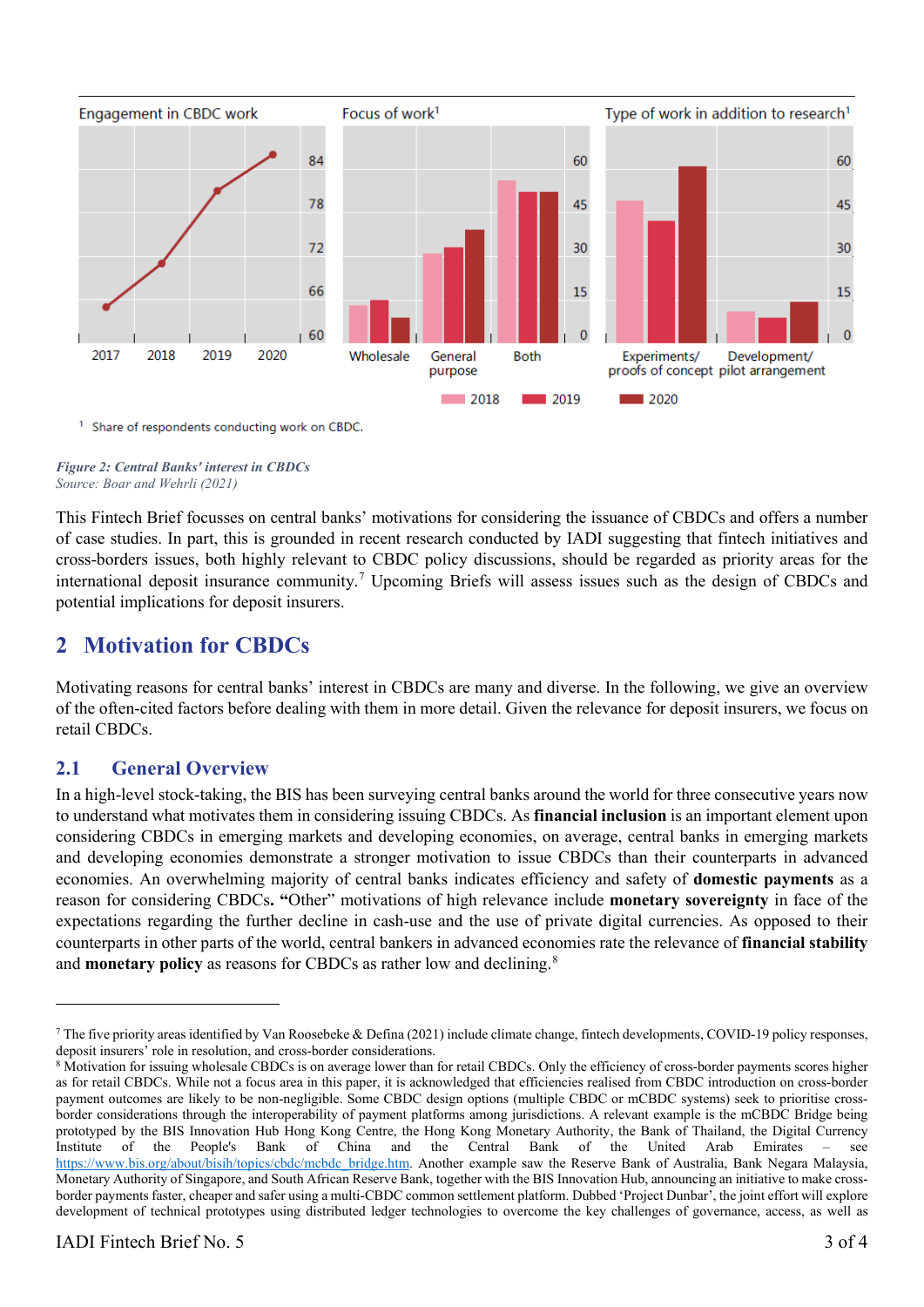

(1) = "Not so important"; (2) = "Somewhat important"; (3) = "Important"; (4) = "Very important".

## **2.2 Motivation in detail**

In the following, we identify four key motivations for the consideration by central banks of CBDCs. The remainder gives a short insight.

## *2.2.1 Monetary policy*

Retail CBDCs may be a future instrument of monetary policy for central banks by offering an additional channel for the transmission of monetary policy. The setting of interest rates on CBDCs by central banks may exert a direct influence on money demand by the public. Also, in societies with minimal cash usage or where cash would be forbidden<sup>9</sup>, negative retail CBDC interest rates may be an additional instrument of extremely accommodative monetary policy. In such cases, cash would not be available as a form of holding money at non-negative interest rates. This may ease central banks' limitations in setting negative short-term lending rates (zero-level bound). Finally, CBDCs may facilitate the use by central banks of "helicopter money"<sup>10</sup>.

However, acceptance of these arguments is limited. For CBDCs to have an impact as a monetary policy tool, banknotes must be largely discontinued to avoid users fleeing into zero-rated cash. [11](#page-5-2) Positive effects by CBDC on monetary policy effectiveness will also be conditional upon a significant uptake of CBDC and/or very high volume of CBDC in circulation, which may cause financial stability risks via encouraging bank-runs. All in all, there seems to be consensus, at least in advanced economies, that "monetary policy will not be the primary motivation for issuing CBDC".[12](#page-5-3)

It is important to note that this discussion starts from the premise that the general environment remains unchanged and only CBDC were introduced. In that *ceteris paribus* environment, the added value of CBDC for monetary policy effectiveness seems rather small. A distinctly different discussion is the one of monetary policy effectiveness in an environment subject to considerable changes in the use of payment methods and currencies (see section [2.2.4](#page-9-0) below: Monetary and economic sovereignty).

*Figure 3: Average importance in the motivation of central banks to issue retail CBDCs Source: Boar and Wehrli (2021)*

regulations and jurisdictional boundaries. A report of this project, including details of the technical design and implementation, is expected to be published in March 2022 – see [https://www.bis.org/about/bisih/topics/cbdc/wcbdc.htm.](https://www.bis.org/about/bisih/topics/cbdc/wcbdc.htm) Further exploration of such initiatives will be made available in future IADI Briefs.

<span id="page-5-0"></span><sup>9</sup> Rogoff (2014)

<span id="page-5-1"></span><sup>&</sup>lt;sup>10</sup> See Bernanke (2016) for a discussion of the relative merits of helicopter money as a central bank policy tool to stimulate aggregate demand.

<span id="page-5-2"></span><sup>11</sup> Bindseil (2020), ECB (2020)  $12$  Group of central banks (2020), p. 8

<span id="page-5-3"></span>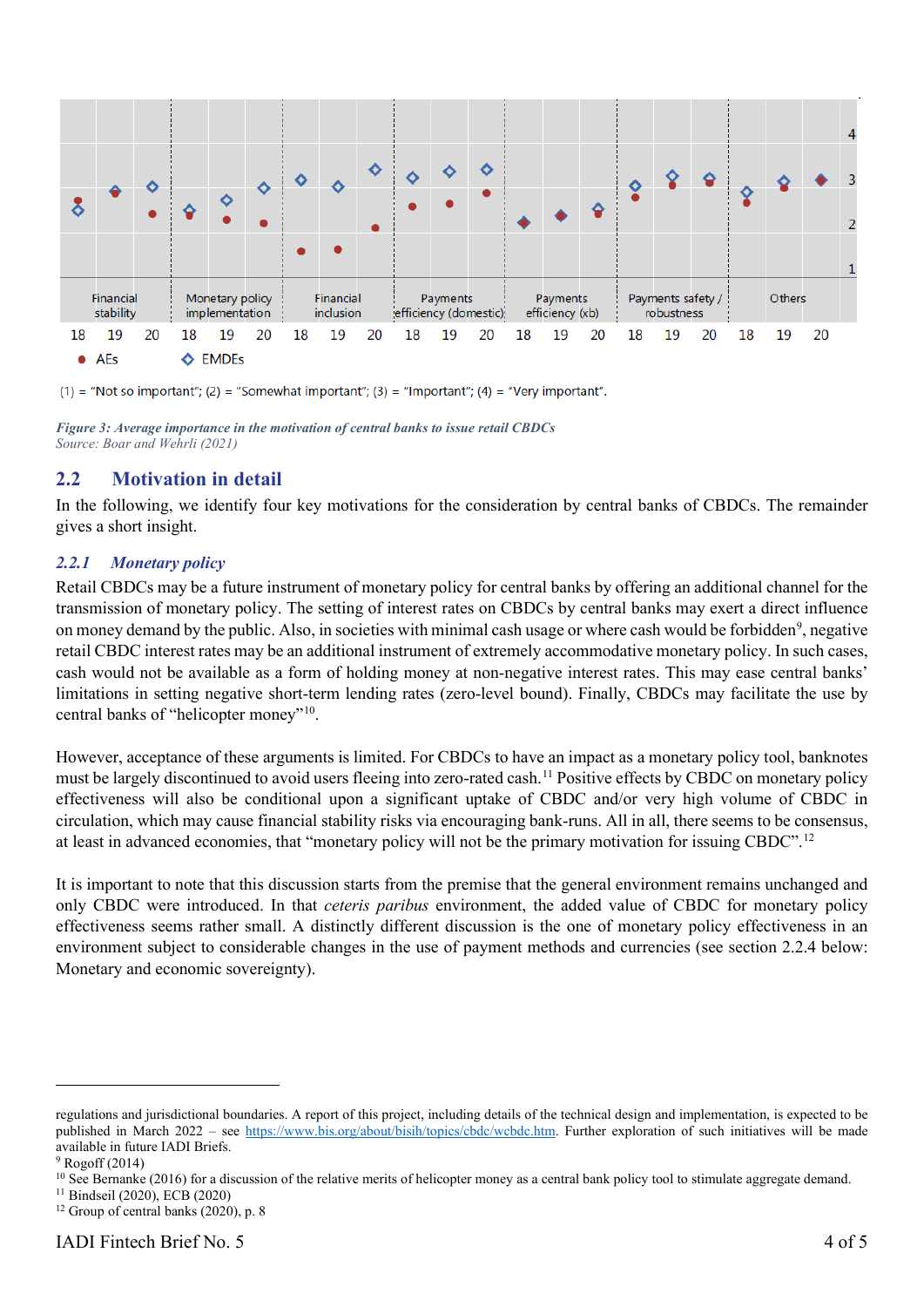## *2.2.2 Financial inclusion*

In jurisdictions with a low share of access by households to the commercial banking system, or with underdeveloped banking systems, in a way similar to the provision of e-money<sup>[13](#page-6-0)</sup>, CBDCs may offer an alternative access to (central bank) money and associated payment services and thus promote financial inclusion. As figure 3 illustrates, in more advanced economies, financial inclusion seems to play a less relevant role when discussing CBDCs. Some central banks mention scenarios where CBDCs may offer an alternative to those users which are technically unable or reluctant (e.g. for privacy reasons) to use highly digitalised private payment services upon continuing decline in the use of cash.<sup>[14](#page-6-1)</sup>

However, the reasons for gaps in financial inclusion may be very diverse and encompass a lack of trust by consumers in financial institutions, high travel or monetary costs associated with accessing financial services, deficiencies in financial literacy, a lack of sufficient documentation of identity, or a prospective lack of profitability for financial institutions in doing business with customers. CBDCs may not be able to provide a solution for all these factors<sup>15</sup> and financial inclusion considerations may be more effectively addressed through embedding in a wider agenda.[16](#page-6-3) Also, CBDCs may prove counterproductive to financial inclusion were they to crowd out private initiatives which serve the purpose of financial inclusion better. Overall, CBDCs are "not likely to be the first or most straightforward choice" for expanding financial inclusion.<sup>[17](#page-6-4)</sup>

#### *2.2.3 Payment services*

Payments plays a pivotal role in central bank motivation as to whether they consider CBDC issuance. Most arguments concentrate on the following elements:

• **Cash is on the decline**. Cash is the only form of central bank money currently available to the public. At the same time, the overall use of cash is steadily declining, although regional differences are significant.<sup>[18](#page-6-5)</sup> The COVID-19 pandemic has led to a further decline in cash usage, but it remains to be seen whether this will have lasting effects. The more the use of cash continues to decline, the higher the costs related to logistics and upholding cash infrastructure would weigh on a declining number of remaining users. Public money (cash) may then come under increasing pressure of being substituted by private forms of money. Central banks may find this concerning as the public's trust in the currency would then be fully dependent upon the trust placed by the public in issuers of private money. These may be wellregulated and supervised banks, but may also be non-bank issuers of crypto-currencies and stablecoins. The latter are – at least as of now – less regulated, which may increase trustrelated risks.[19](#page-6-6) Subsidising the costs of cash-handling, or



*Source: BIS(2021)*

intervening with public policy (e.g. mandating banks to maintain a certain number of ATMs) may slow down the decline of cash or safeguard its availability to a limited degree. Nevertheless, it is unlikely that such intervention can, or should, materially influence users' payment preferences.

<span id="page-6-0"></span><sup>&</sup>lt;sup>13</sup> Defina, Van Roosebeke and Manga (2021) explore in further detail the case of Kenya whereby the predominant e-money service provider (M-Pesa) has had a profound impact on the overall level of financial inclusion. Tarazi & Breloff (2010) note that within its first three years, M-Pesa attracted over 9.5 million customers. To offer some sense of scale, Kenya only had 8.4 million active bank accounts within the domestic system at this time.

<span id="page-6-1"></span><sup>&</sup>lt;sup>14</sup> Bank of England (2021), Group of central banks (2020), ECB (2020). Note however, that some user may avoid using CBDC for privacy reasons as well, as they may fear central bank knowledge of transactions [see: BIS(2021a)].

<span id="page-6-2"></span><sup>&</sup>lt;sup>15</sup> Bull et al. (2021) doubt CBDCs offer gains to financial inclusion in terms of access to financial services, efficiency of payments and lower cost. <sup>16</sup> Group of central banks (2020).

<span id="page-6-4"></span><span id="page-6-3"></span><sup>&</sup>lt;sup>17</sup> Committee on Payments and Market Infrastructures and World Bank Group (2020)

<span id="page-6-5"></span><sup>&</sup>lt;sup>18</sup> As an example, almost 75% of point-of-sale transactions in the Eurozone take place in cash, amounting to almost 50% of transaction values. In France, only 60% of transactions take place in cash, for a total value of 25% only. See ECB(2020a) for details.

<span id="page-6-6"></span><sup>19</sup> Bank of England (2021)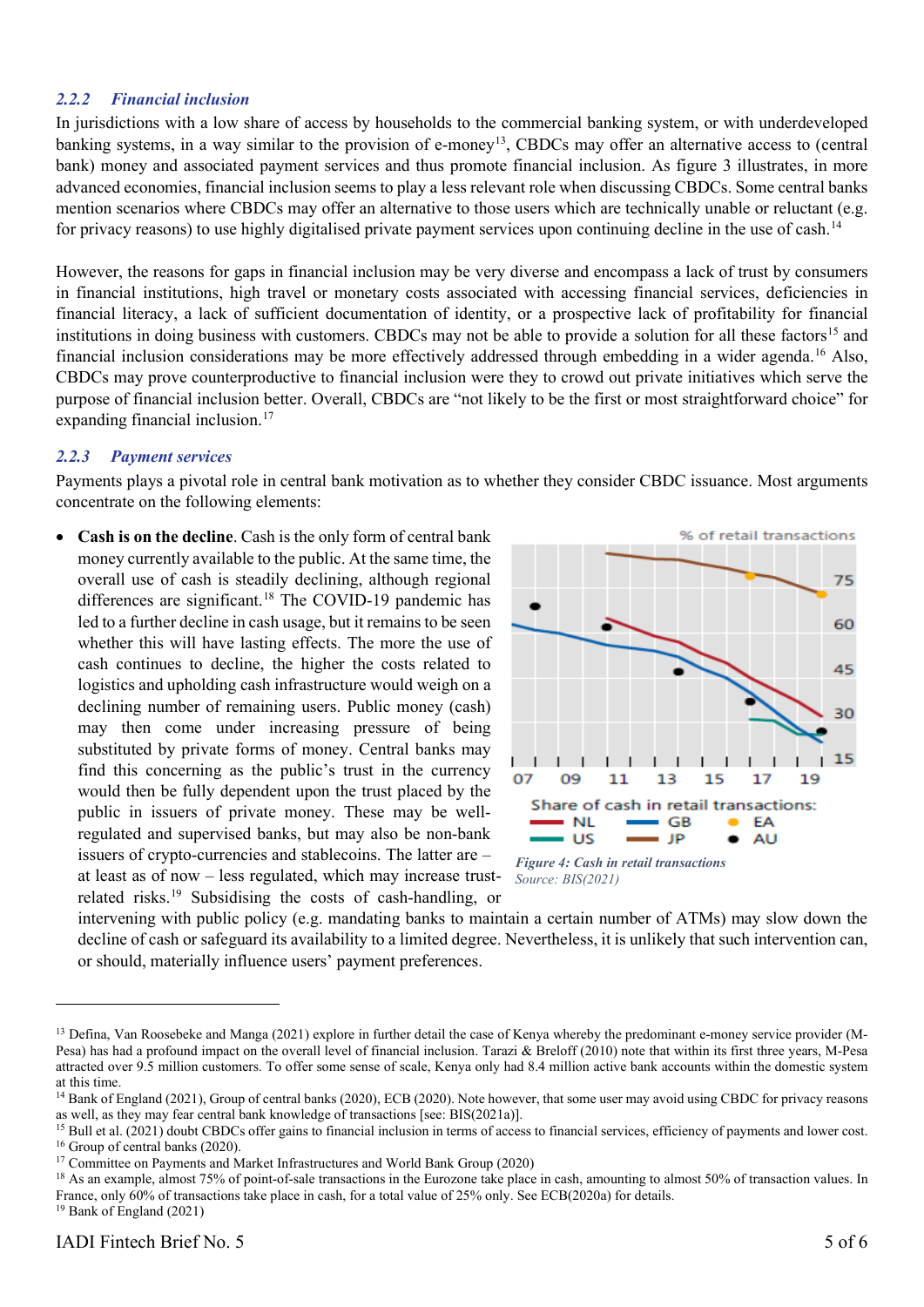Absent sufficient cash, in times of stress, a conversion of commercial bank money into risk-free central bank money (such as banknotes) would no longer be possible[.20](#page-7-0) Making CBDCs available to the public, as a digital cash-like form of central bank money, may be helpful in safeguarding confidence in the currency<sup>21</sup>. However, CBDCs do run into limits: for financial stability reasons, the potential volume of CBDCs that individuals may hold is likely to be limited. Whether this limited holding of CBDCs can be sufficient to anchor trust in the sovereign currency remains to be seen.

## • **Resilience of payment markets.**

Resilience of payment markets may be weakened upon a declining role of cash because remaining payment systems (1) are private in nature, as opposed to public cash; (2) are subject to network effects, hence concentration is likely to lead to a small number of operators which may achieve market dominance; and (3) may be foreign-based, introducing exposure to political risks and risks to the ability of enforcing local law and policy. Private payment suppliers may not have sufficient incentives to prepare for contingencies, suggesting that non-negligible regulatory intervention may be necessary to mitigate broader financial stability concerns. At the same time, legislators and supervisors may struggle in subjecting monopolistic, foreign-based providers to local regulations which aim at preparing for such contingencies.<sup>[22](#page-7-2)</sup>

Currently, cash is an important alternative to private electronic payment products, at least for offline point-of-sale transactions. Upon further decline in its use, cash may however lose its potential as a contingency solution as only electronic payments may remain available as a means of payment. This may negatively impact the resilience of the payment sector. As a public alternative, retail CBDCs may offer the contingency option that cash has so far assumed. The digital nature of CBDCs enable them to be a contingency in e-commerce as well (a role cash cannot play today). Upon the possibility to use CBDC in an offline modus, it could to a certain extent also be used upon large scale electricity and IT outages at points-of-sale[.23](#page-7-3)

However, due to their digital nature, CBDCs themselves may also be subject to cybersecurity and other digital risks that equally apply to private payment systems. [24](#page-7-4) Upon materialising, these risks may negatively impact the availability of and trust in public money, the safeguarding of which is one of the reasons of issuing a CBDC.<sup>[25](#page-7-5)</sup> It remains to be seen whether CBDCs can be built with sufficient safeguards to minimise these risks. As to private payment systems, even though these are subject to concentration tendencies, these may encompass payment systems through banking systems, non-banks or stablecoins. Depending upon design choices, it may well be that upon unavailability of one of these, other private schemes remain available. However, given the possible lack of interoperability between those, this is likely to result in a limited availability of services.

• **Efficiency and competition in payment markets.** Network effects in private payment markets are likely to lead to significant consolidation, with a small number of providers prevailing. Such an environment may foster various adverse outcomes for the payments sector including constraints on future productivity growth and innovation, reduced choice for consumers, and potentially inflated transaction costs in the medium-long term. There is a significant risk that these providers may reach market dominance and that this dominance is not-contestable.<sup>[26](#page-7-6)</sup> The reasons therefore include lock-in effects and high barriers to enter the market, given first-movers profit from a large user base and may control access to essential infrastructure. Data may also play an important role in cementing market dominance, as data generated through the use of such services offers essential insights on how best to optimise

<span id="page-7-0"></span><sup>20</sup> Sveriges Riksbank (2018)

<span id="page-7-1"></span><sup>21</sup> Bindseil (2020) and Sveriges Riksbank (2017)

<span id="page-7-2"></span> $22$  Lagarde (2020) and Sveriges Riksbank (2017)

<span id="page-7-3"></span><sup>23</sup> Bank of England (2020)

<span id="page-7-4"></span> $24$  G7 Working Group on stablecoins (2019)

<span id="page-7-5"></span><sup>&</sup>lt;sup>25</sup> Group of central banks (2020) points to potentially higher cyber risk for CBDCs as the number of endpoints will be significantly larger than in current wholesale central bank systems.

<span id="page-7-6"></span><sup>26</sup> Lagarde (2020) and Kiff (2020)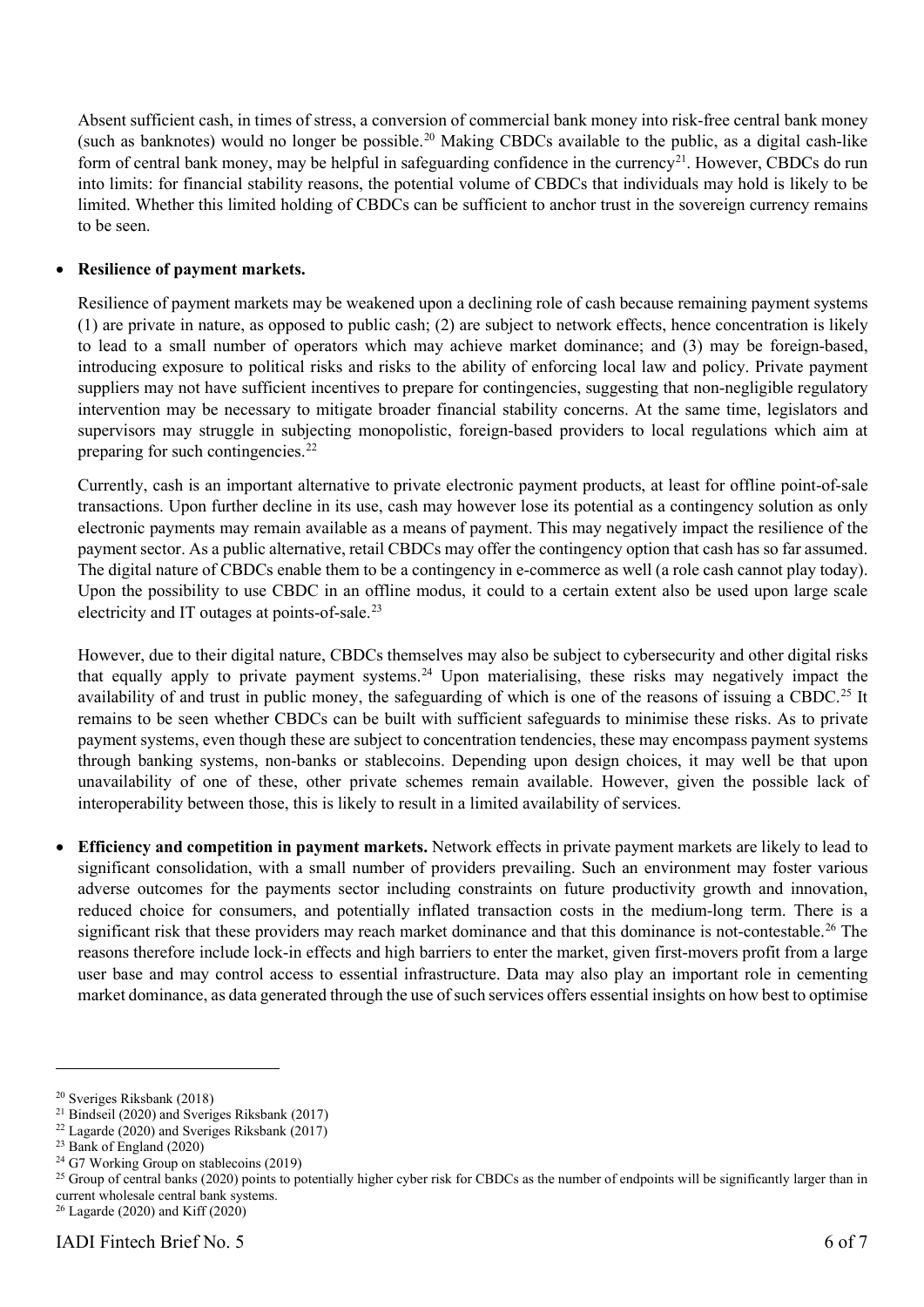essential workflows, hence shoring up the competitive advantage experienced by early and successful movers.<sup>[27](#page-8-0)</sup> New entrants have access to neither this data nor to the user base. Also, data may be a means to transfer market power from adjacent markets such as social networks or selling platforms to payment markets.[28](#page-8-1) In the absence of cash as an disciplining factor, an oligopolistic organisation of payment markets may lead to suboptimal welfare effects through high prices and reduced innovation.<sup>[29](#page-8-2)</sup> Market abuse may also take the form of inappropriate use of users' data. CBDCs may offer a public alternative to these oligopolies by creating an open and level-playing field-like platform for payment services. [30](#page-8-3) Unlike analogue cash, digital CBDC could offer this advantage also in the digital sphere.

However likely oligopolistic tendencies in payment markets may be, CBDCs may not be the only answer. Instead, there is a complex policy question as to how to react to this challenge. In advanced economies, the classical answer to these problems is one of competition law, antitrust law and regulation.<sup>[31](#page-8-4)</sup> These public interventions ideally aim at safeguarding the process of competition in private markets. Issuing a CBDC sidesteps these possibilities by public sector action beyond competition: no private actor can offer a risk-free asset in the way the central bank can. Intervening through such direct public activity and justifying this with competition issues may be counterproductive if arguments against less intrusive action are not brought forward. Usher et al. (2021) refer to a number of problems in applying traditional competition law concepts to network-like problems. In conclusion, they claim a retail CBDC "could be a simpler competition policy tool because it would provide an alternative low-cost payment instrument". This is not entirely convincing for at least three reasons.

- First, it is true that competition law has been struggling, especially with finding market dominance in complex two-sided markets. However, recent changes in modern competition law may help accommodating this stand-still.[32](#page-8-5) Also, the decisive role of data is increasingly picked up in competition law as a means of transferring market power, be it through existing (essential facility doctrine) or new approaches.[33](#page-8-6) Competition-law based access to data or data portability rights for users are increasingly realistic.
- Secondly, regulation of presumably market-dominant players remains a possibility. This may encompass price regulation (e.g. the multilateral interchange fees regulation in the  $EU^{34}$ ) or access-rights related behaviour regulation (e.g. the proposed Digital Market Act in the EU entailing a set of rules on nondiscriminatory behaviour by core platform service providers with a gatekeeper function<sup>35</sup>).
- Thirdly, from a competition point of view, CBDCs may well "provide an alternative low-cost payment instrument<sup>336</sup>, but this is likely to come at another cost. In each intervention, competition law typically aims at safeguarding innovation incentives by respecting intellectual property and the efforts of dominant actors. For this reason, intervention typically takes place upon abuse of market dominance only. Whether or not such abuse of market dominance will take place in payment markets is unknown today. Issuing CBDCs irrespective of the presence of abusive behaviour, risks curtailing innovation, which does come at a cost. Hence, from a competition point of view, upon intervening, CBDCs should be designed such that they respect the intellectual achievements of payment service suppliers as much as possible. This is easier said than done, as CBDCs are not just another supplier. They own the monopoly of direct and final settlement in

<span id="page-8-0"></span> $27$  The recent expansion in uptake of machine learning and artificial intelligence methodologies has further exacerbated this phenomenon, as these approaches are well-equipped to process and utilise data of this nature. Defina (2021a) presents an overview of these methods and relevant applications from the perspective of the deposit insurer.

<span id="page-8-1"></span><sup>&</sup>lt;sup>28</sup> This phenomenon is not constrained to payment markets, but common to many digital and data-driven branches of the economy. For an introduction, see Van Roosebeke et al. (2016).

<span id="page-8-2"></span><sup>29</sup> Sveriges Riksbank (2017) and (2018)

<span id="page-8-3"></span> $30$  BIS (2021)

<span id="page-8-4"></span> $31$  Soursourian & Plaitakis (2019) offer insights on potential policy measures to strengthen effective and potential competition in the digital payments sector, focussing on market entry, a level playing field and transparency.

<span id="page-8-5"></span> $32$  See European Commission (2021) or the 2021 changes to the German Competition Act (GWB) introducing – in addition to dominant undertakings – a new concept of "undertakings of paramount significance for competition across markets" against which competition authorities may act.

<span id="page-8-6"></span><sup>33</sup> Van Roosebeke (2020), Schweitzer & Welker (2020) and European Commission (2021)

<span id="page-8-7"></span><sup>&</sup>lt;sup>34</sup> Regulation (EU) 2015/751 of the European Parliament and of the Council of 29 April 2015 on interchange fees for card-based payment transactions

<span id="page-8-8"></span><sup>&</sup>lt;sup>35</sup> See the Proposal for a Regulation of the European Parliament and of the Council on contestable and fair markets in the digital sector (Digital Markets Act); COM/2020/842 final, 15 December 2020

<span id="page-8-9"></span><sup>36</sup> Usher et al (2021)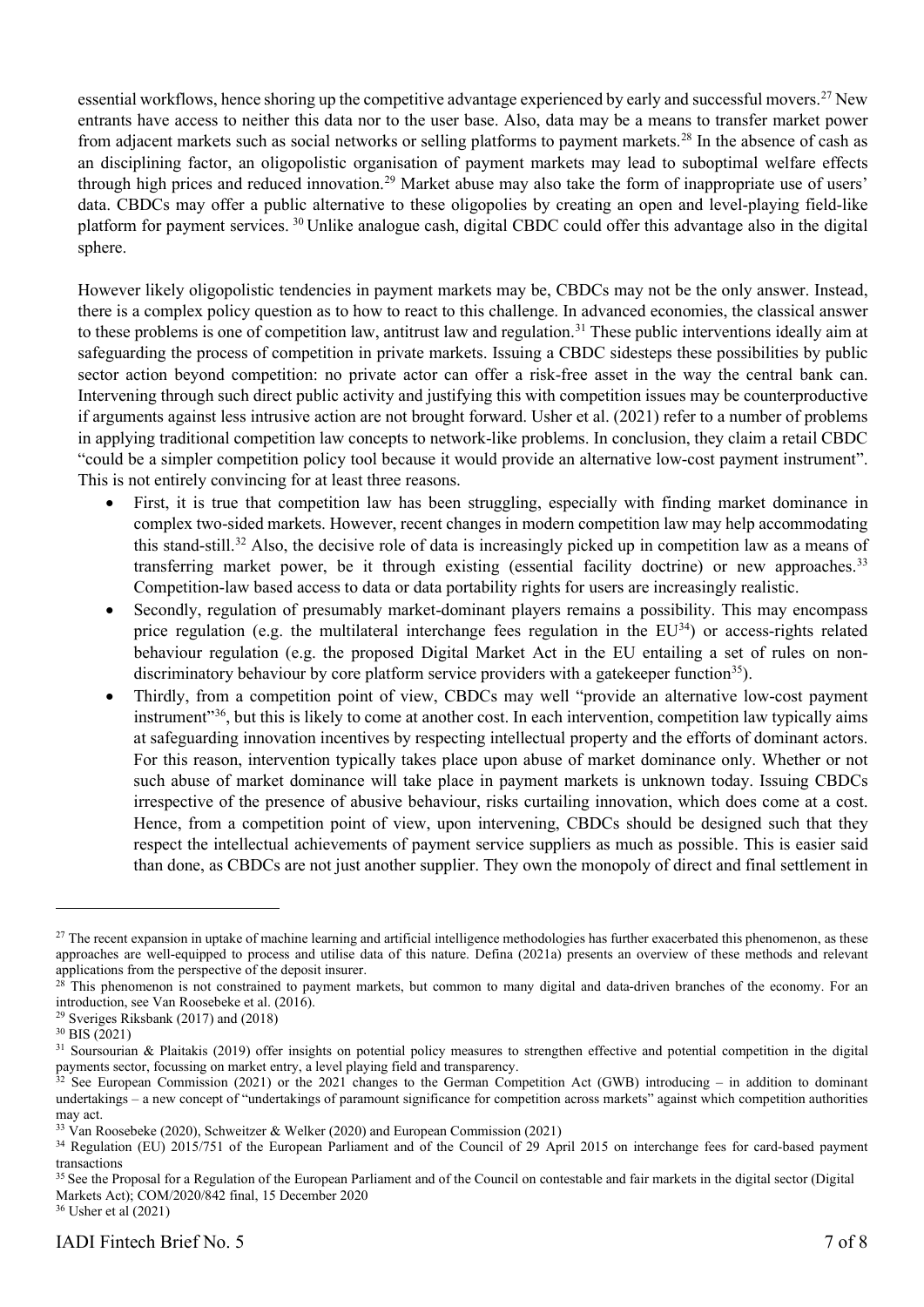central bank money. Any pricing of CBDC-based payment services enabled by the central bank should consider this decisive advantage in order to minimise distortions in competition.

## <span id="page-9-0"></span>*2.2.4 Monetary and economic sovereignty*

Given the previously mentioned oligopolistic tendencies in payment markets, and cash playing a less significant role, many jurisdictions risk being systemically dependent on foreign-based, dominant payment providers in the future. As such, the enforcement of sound regulation, oversight and operational resilience measures may not always be effective. As a policy answer to safeguard resilient and efficient payment markets, jurisdictions may support the establishment of private payment products based within their jurisdiction to dissuade the public from using alternative payment services<sup>37</sup>; and/or may consider issuing CBDCs as a public alternative.<sup>[38](#page-9-2)</sup>

The prospect of a significant share of the public using payment products which are not denominated in the sovereign currency or show only weak links to this currency is the most convincing reason for the development of a CBDC.<sup>[39](#page-9-3)</sup> This risk of "digital dollarisation" may be especially large for small and open economies, even though their currencies may be stable.<sup>40</sup> This may concern private payment products, whose issuers would compete with the monetary sovereignty as issuers; managers of a globally accepted private currency<sup>[41](#page-9-5)</sup> (which may be backed by one or by a basket of sovereign currencies); and non-domestic public currencies (e.g. a CBDC issued by a third country). Note that the latter in its turn may have formed a jurisdiction's response to the dominant role of a private payment supplier.<sup>[42](#page-9-6)</sup>

Wide-spread use by the public of other currencies and/or payment products therein threatens monetary sovereignty and central banks' ability to safeguard financial stability and price stability for a number of reasons.

- The central bank has no or little power to influence the value of the digital private or non-domestic public currencies which are used by a large share of the population and which influence purchasing power;
- Monetary policy tools (e.g. overnight interest rates) refer to the sovereign currency only and may thus lose relevance for a significant share of the economy;
- Central bank activities as lender of last resort (e.g. in bail-ins) must take place in the sovereign currency, as the central bank is the monopolist issuer of that currency. Yet, the relevance of that currency to the actors subject to this action may have diminished.

In the end, digitalisation and the decline of cash increase the risk that a currency other than the one issued by the central bank will play a decisive role in a jurisdiction's economy. This may relate to a privately issued currency (e.g. a stablecoin profiting from enormous network effects, as it is globally trusted and used); but also to a retail CBDC issued by a foreign central bank. In these cases of "digital dollarisation", a central bank loses demand for its own currency and is at risk of no longer being able to steer price stability nor financial stability. By introducing a CBDC, the central bank may offer a public alternative in domestic currency that is easily usable. Sufficient domestic demand for this CBDC is however key to its success; but this not guaranteed as consumers may find the use of private currencies more attractive.

<span id="page-9-1"></span><sup>&</sup>lt;sup>37</sup> Group of central banks (2020)

<span id="page-9-2"></span><sup>&</sup>lt;sup>38</sup> The European Union is a good example of this dual strategy. Besides work on a CBDC, public support is vocal for the European Payment Initiative, a bank-based pan-European ease-to-use fast payment initiative.

<span id="page-9-3"></span><sup>39</sup> Lagarde (2020)

<span id="page-9-4"></span><sup>40</sup> Brunnermeier et al (2019)

<span id="page-9-5"></span><sup>41</sup> Villeroy de Galhau (2020)

<span id="page-9-6"></span><sup>42</sup> Bank of Canada (2020)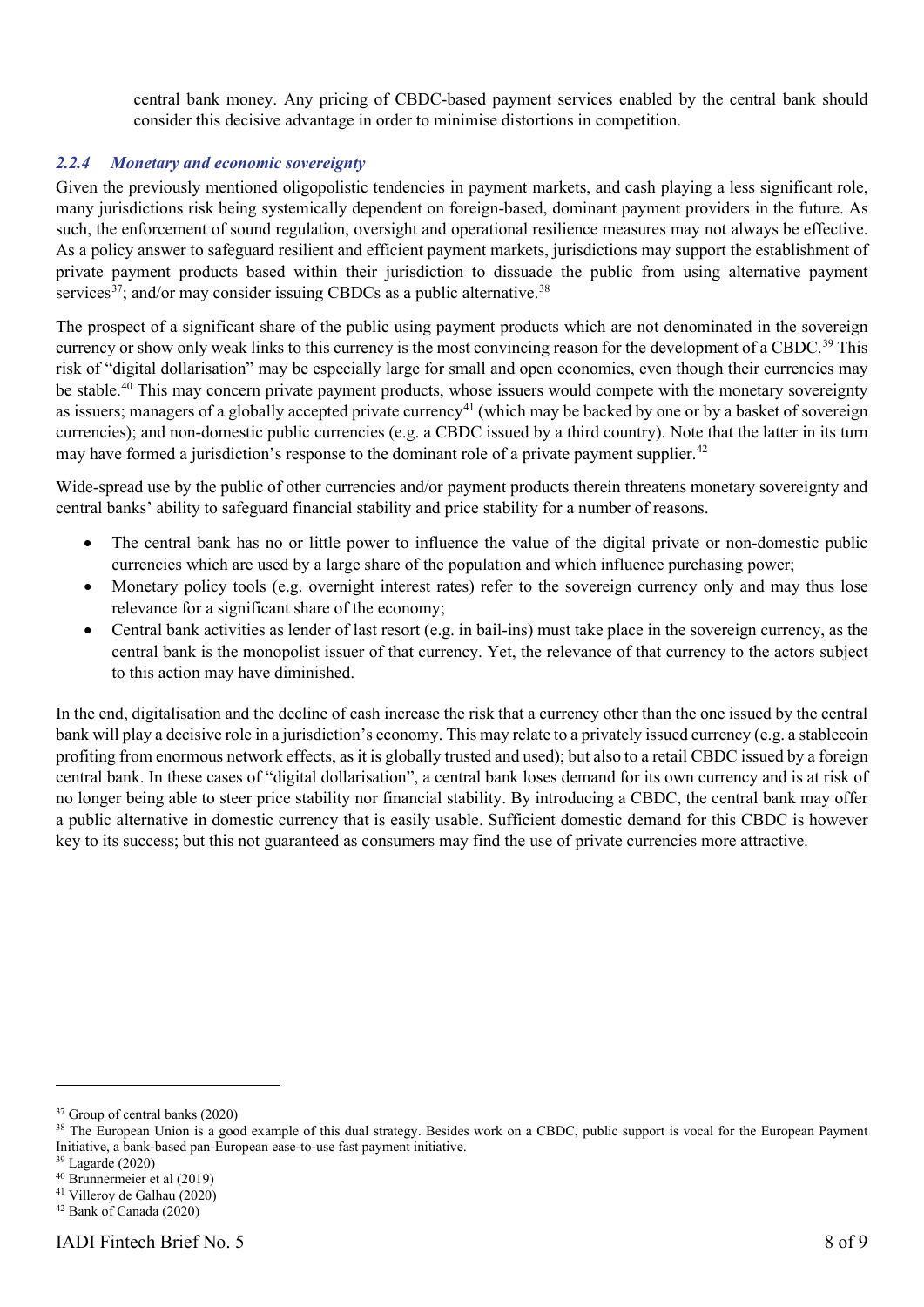## **3 Case studies**

The exploration of CBDCs globally is occurring at different speeds. While some jurisdictions have demonstrated significant activities, others seem less convinced about future CBDC prospects. The Appendix offers informative context through a non-exhaustive overview of activities among some of the best-publicised initiatives, although it is noted that the area is highly transient at this time.

## **The Bahamas**

The Central Bank of The Bahamas was first to officially launch a CBDC (the "Sand Dollar"), in October 2020, making it available to the general public. This involved implementation of a new digital payments system infrastructure. The motivation was largely oriented around financial inclusion and reducing transaction costs: "To advance more inclusive access to regulated payments and other financial services for under-serviced communities and socio-economic groups; as well as to reduce service delivery costs and increase transactional efficiency for financial services across The Bahamas.["43](#page-10-0)

## **Nigeria**

On 25 October 2021, Nigeria launched the eNaira. This CDBD is available to general public and is based on the blockchain technology. Its main policy aim is to facility and lower the costs of payments and promote financial inclusion. Use of the eNaira requires the use of an app or alternatively the use of USSD-codes and requires users to run through an identification process. eNaira can also be utilised by users without commercial bank account. Depending on whether a bank account is available and on the degree of identification, different limits regarding daily transactions or cumulative holdings may apply. The highest limits for retail users amount to approx. 1.200 USD (daily transactions) and 12.000 USD (in holdings). $44$ 

## **Eurozone**

On 14 July 2021, the European Central Bank (ECB) launched the investigation phase for the digital Euro project. A formal decision on the issuance of a CBDC has not yet been taken. In a two-year phase, design and distribution issues will be investigated to ensure ease of use but at the same time avoid negative implications for financial stability and monetary policy. The ECB will define a "business model for supervised intermediaries within the digital euro ecosystem" and will incorporate views of the private payment industry. No decision has been taken regarding the use of blockchain or fast payment systems (TIPS, Target Instant Payment Settlement) within a potential digital Euro. [45](#page-10-2)

## **People's Republic of China**

The People's Bank of China (PBC) has been exploring the use of digital currencies for a number of years now. This commenced in 2014 with research into a "Digital Currency/Electronic Payment". In April 2020, a pilot program on the electronic Chinese yuan (e-CNY) was launched in four cities. As of November 2020, Shanghai as well as five other major cities and regions joined in the pilot. As of June 2021, more than 24 million wallets have been opened, and more than 70 million transactions were executed, of a total value of RMB 34.5 billion (roughly USD 5.3 billion). The PBC has adopted a "two-tier operational system", with the PBC issuing e-CNY to authorised commercial banks. These and "other commercial institutions exchange and circulate e-CNY to the public". [46](#page-10-3) The PBC will continue its pilot, though a timetable for the final launch of the e-CNY is not yet available.

The PBC stresses three main reasons for developing its CBDC:

- Ensuring public access to central bank money given the decline of cash and supporting financial inclusion,
- Supporting fair competition, efficiency and safety of retail payment services; where the e-CNY is seen to complement existing electronic payment services,

<span id="page-10-0"></span><sup>43</sup> https://www.sanddollar.bs/faqs/why-does-the-central-bank-of-the-bahamas-think-we-need-this

<span id="page-10-1"></span><sup>44</sup> Information as of 24 November 2021, as made available by the Bank of Nigeria a[t https://www.enaira.gov.ng/about/faq](https://www.enaira.gov.ng/about/faq) and [https://www.cbn.gov.ng/Out/2021/CCD/eNaira%20Launch%20Press%20release%20%20231021.pdf.](https://www.cbn.gov.ng/Out/2021/CCD/eNaira%20Launch%20Press%20release%20%20231021.pdf) <sup>45</sup> ECB (2021)

<span id="page-10-3"></span><span id="page-10-2"></span><sup>46</sup> People's Bank of China (2021)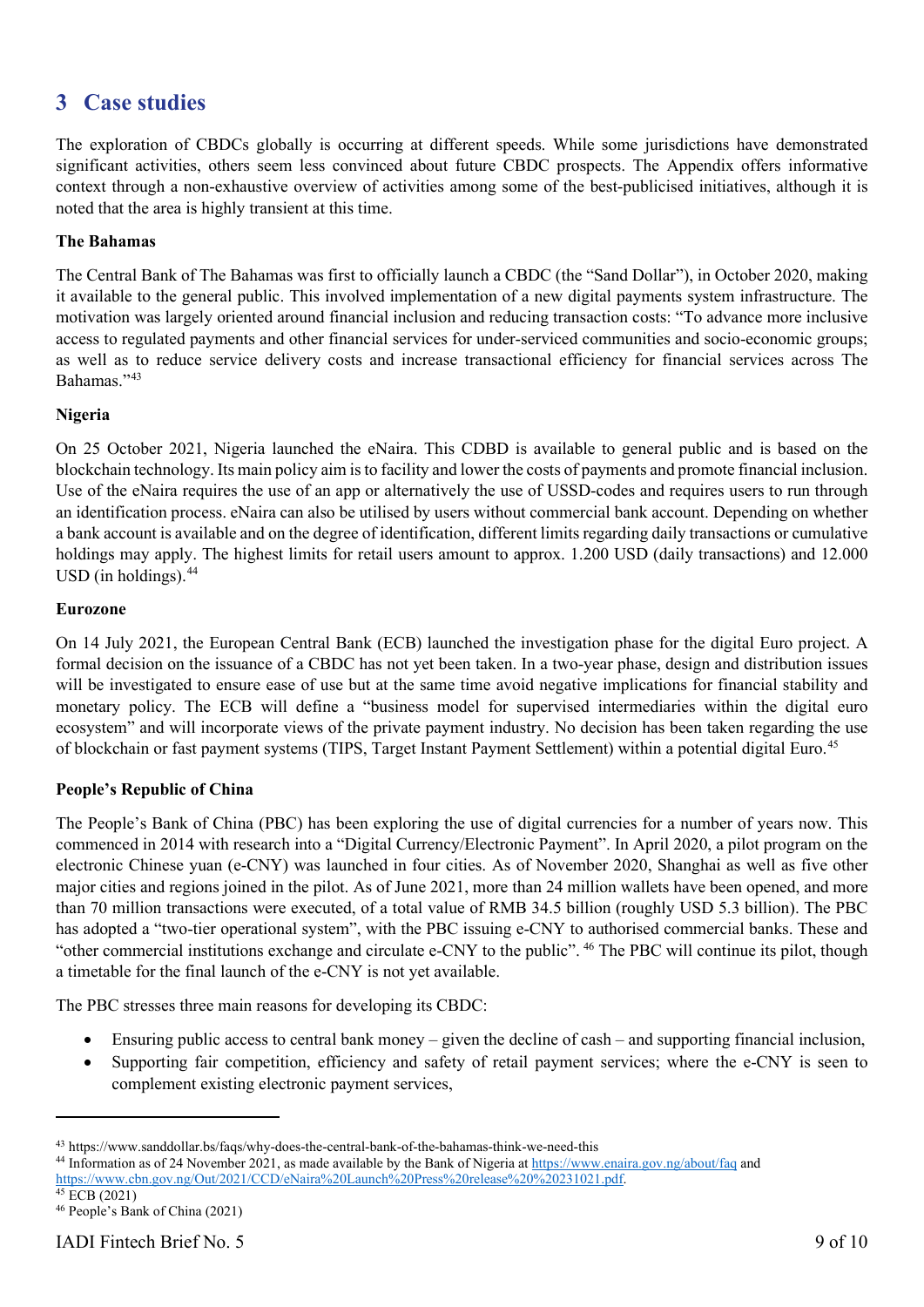• Echoing international initiatives and improving cross-border payments through pilot cross-border payment programs that are "preconditioned on mutual respect to monetary sovereignty and compliance".<sup>[47](#page-11-0)</sup>

## **Russian Federation**

The Bank of Russia conducted a public consultation in 2020 for potential development of a digital ruble.<sup>[48](#page-11-1)</sup> A selection of key considerations included:

- The Russian payments system must remain seamless, with all forms of ruble able to be easily converted into one another.
- A requirement to create additional payment infrastructure, which will foster the further development of the Russian payment system and increase its stability.
- An assessment of various models and technologies concerning their capability to provide all the necessary features of a digital ruble for households and businesses, as well as from an information security standpoint.
- Assessing the potential impact introducing a digital ruble will have on Bank of Russia price and financial stability considerations.

After the consultation period ended, in April 2021, the Bank of Russia presented a design concept. This was based on feedback received from respondents and market participants to the consultation paper. The chosen retail CBDC model consists of two-tiers, with the Bank of Russia opening wallets for financial institutions and the latter doing so for retail users.<sup>[49](#page-11-2)</sup> Next steps include development of a prototype digital ruble platform by December 2021, followed by the launch of prototype test in Q1 2022.

## **Sweden**

Driven by a significant decline in the use of cash that mainly has been substituted by the use of private payment systems (esp. Swish), Sveriges Riksbank initiated its work on a retail CBDC (the "eKrona") in 2017. The Riksbank has published two public reports on the eKrona. It set out in detail why it is considering issuing a CBDC, how that may be designed and which role in the payment markets the central bank may play. In 2020, the Riksbank ran a pilot-test with an eKrona designed as token-based in a distributed network based on blockchain technology and in a two-tier environment, with the Riksbank issuing eKrona to financial institutions and these further distribution to users.<sup>[50](#page-11-3)</sup> In 2021, the Riksbank continued technical and design testing and will "start the work of preparing for a possible procurement of an issuable ekrona".[51](#page-11-4) No formal decision to issue an eKrona has been taken yet.

## **United States of America**

The Federal Reserve (FED) has a mandate to promote monetary and financial stability and the safety and efficiency of the nation's payment system. The Fed's approach to CBDCs is summarised by the following public statement.

*To date, no decision has been made on whether to issue a CBDC in the U.S. payment system. However, given the dollar's important role globally, it is essential that the Federal Reserve remains fully engaged in CBDC research and policy development. The Federal Reserve System is focused on better understanding the underlying technologies and their potentials, as well as policy issues associated with a CBDC. In addition to projects underway at the Board and the Federal Reserve Bank of Boston, the Federal Reserve is collaborating internationally in groups such as the Bank for International Settlements' CBDC coalition.*[52](#page-11-5)

Governor Christopher Waller indicated that the Federal Reserve would publish<sup>[53](#page-11-6)</sup> a discussion paper on the benefits and costs of creating a CBDC. In his opinion, he is "not convinced as of yet that a CBDC would solve any existing problem

<span id="page-11-0"></span><sup>47</sup> Ibid.

<span id="page-11-1"></span><sup>&</sup>lt;sup>48</sup> This consultation period was run throughout Q4 2020. See Bank of Russia (2020) for the full public consultation paper.

<span id="page-11-2"></span><sup>49</sup> Bank of Russia (2021)

<span id="page-11-3"></span><sup>50</sup> Sveriges Riksbank (2020)

<span id="page-11-4"></span><sup>51</sup> <https://www.riksbank.se/en-gb/payments--cash/e-krona/>

<span id="page-11-5"></span> $52$  Powell (2021)

<span id="page-11-6"></span><sup>&</sup>lt;sup>53</sup> Precise timing of this paper release is not publicly known.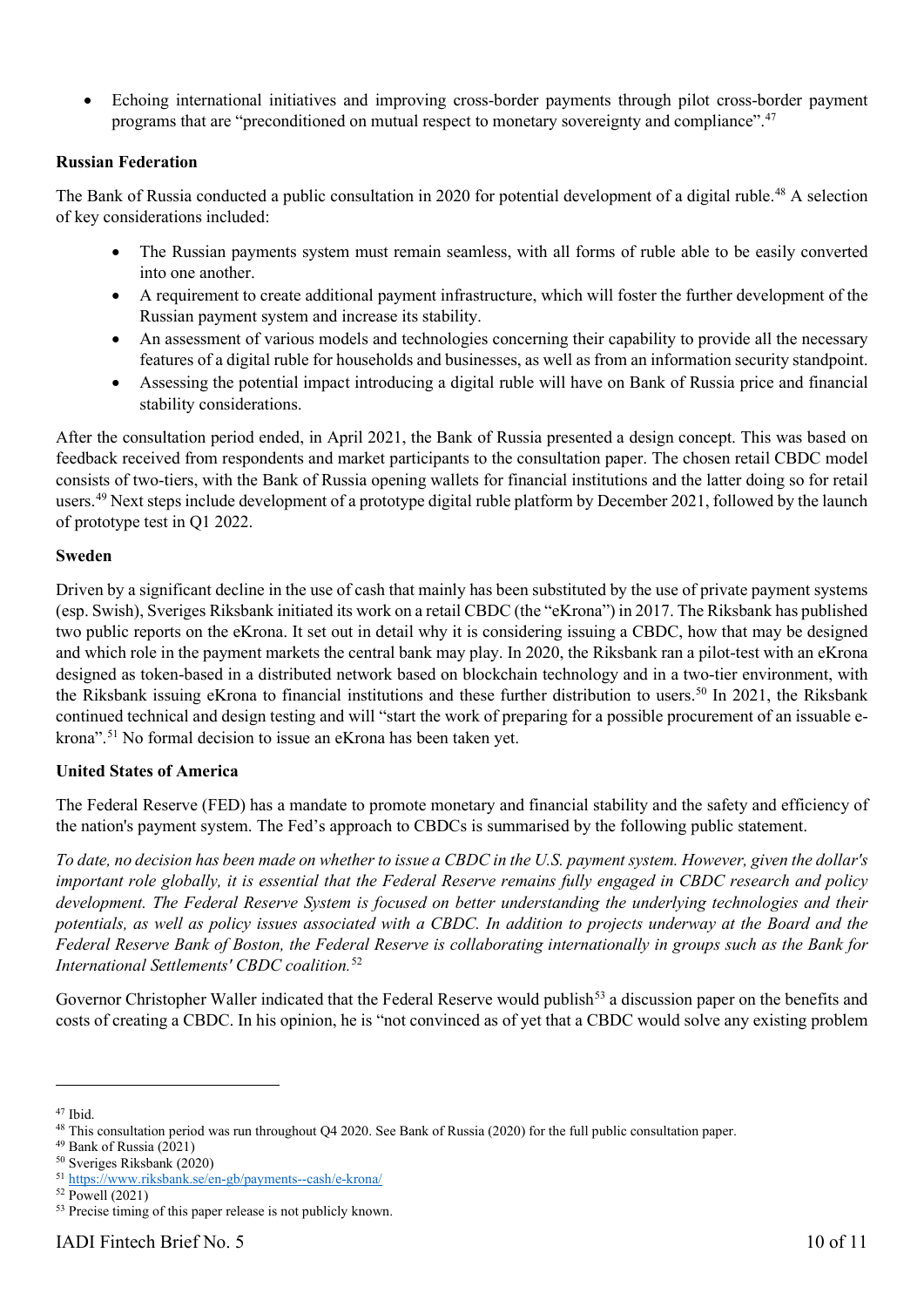that is not being addressed more promptly and efficiently by other initiatives", and stated that CBDCs are "a solution in search of a problem".<sup>[54](#page-12-0)</sup>

## **Uruguay**

The Central Bank of Uruguay flagged financial inclusion objectives as playing a key role in motivating its 2017 e-Peso pilot programme.[55](#page-12-1) Individual users and businesses, via electronic wallets, could hold a maximum of 30,000 e-Pesos (roughly USD 1,000) and 200,000 ePesos respectively. Total issuance was capped at 20 million e-Pesos. Transfers took place instantly and peer-to-peer, via mobile phones using either text messages or the e-Peso app. The 6-month pilot programme facilitated instantaneous settlement (not requiring an internet connection, just a mobile phone line), anonymity in transactions (while remaining traceable to enable oversight), effective encryption of use data, backups that ensured funds in a phone would not get lost<sup>[56](#page-12-2)</sup> and security features to mitigate against risks of fraudulent activities and falsification.[57](#page-12-3) This CBDC initiative was deemed a success and may lay the foundation for broader-based adoption of a similar model in the future.

<span id="page-12-0"></span><sup>54</sup> Waller (2021)

<span id="page-12-1"></span><sup>55</sup> Barontini & Holden (2019)

<span id="page-12-2"></span><sup>&</sup>lt;sup>56</sup> e-Pesos were secured and encrypted via the Global E-note Manager (GEM) platform which mitigated against the risk of a user losing their phone or forgetting the password of their digital wallet.

<span id="page-12-3"></span><sup>57</sup> See Licandro (2018) for further details. Sarmiento (2021) also offers an updated set of perspectives on lessons learnt.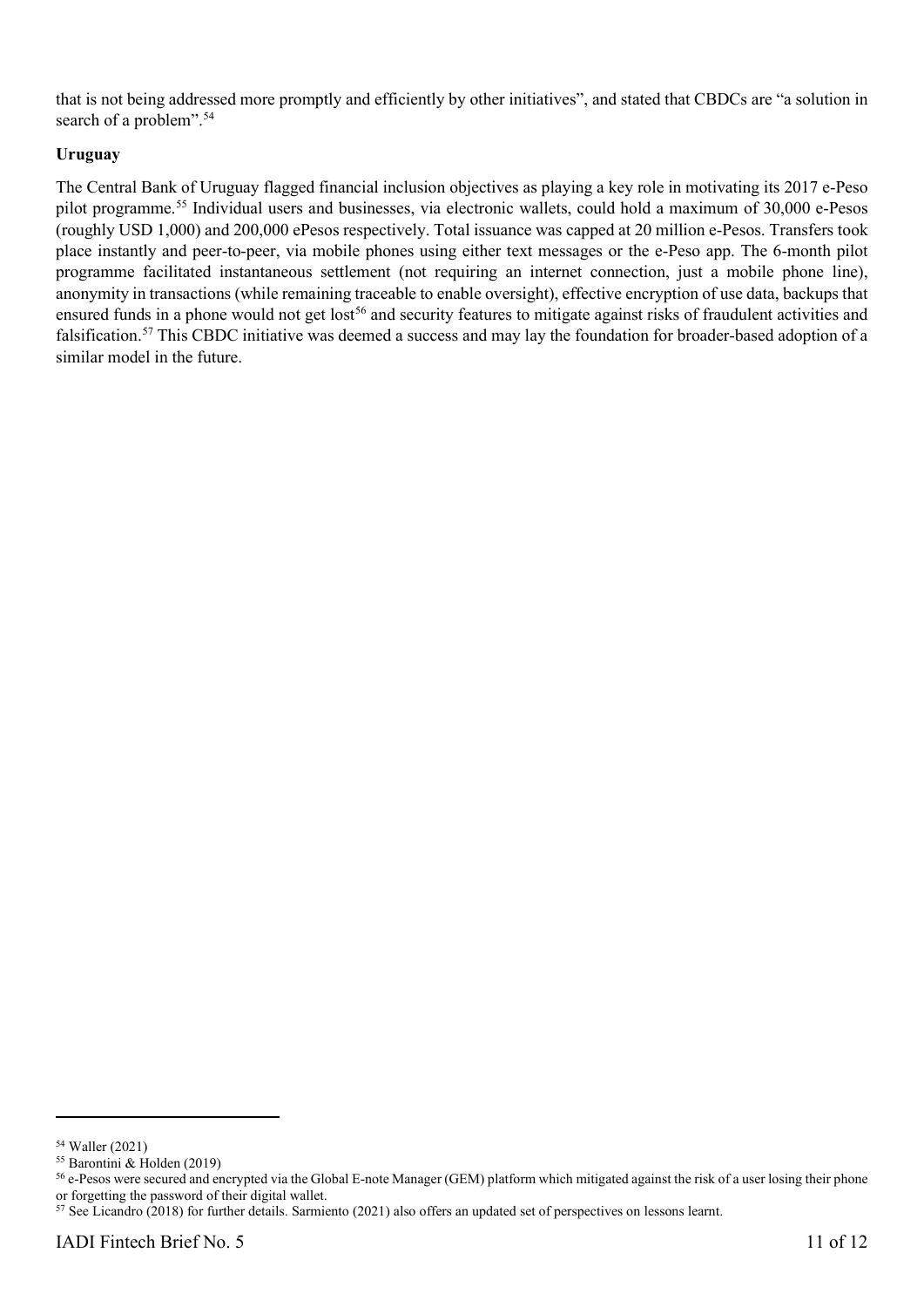# **Appendix: Jurisdictions Where Retail CBDC Are Being Explored**

| <b>TABLE: Jurisdictions Where Retail CBDC Are Being Explored<sup>58</sup></b>                      |                                   |  |
|----------------------------------------------------------------------------------------------------|-----------------------------------|--|
| Where central banks are in the advanced stages of retail CBDC exploration                          |                                   |  |
| <b>Bahamas</b>                                                                                     | Sweden (proof of concept started) |  |
| Nigeria                                                                                            | Ukraine (pilot completed)         |  |
| China (pilot launched)                                                                             | Uruguay (pilot completed)         |  |
| Eastern Caribbean (pilot launched)                                                                 | Jamaica (pilot launched)          |  |
| Where central banks have explored or are exploring issuing retail CBDC                             |                                   |  |
| Australia                                                                                          | Japan                             |  |
| <b>Brazil</b>                                                                                      | Korea (proof of concept started)  |  |
| Canada                                                                                             | Mauritius                         |  |
| Chile                                                                                              | Mexico                            |  |
| Chinese Taipei                                                                                     | Morocco                           |  |
| Curaçao en Sint Maarten                                                                            | New Zealand                       |  |
| Denmark                                                                                            | Norway                            |  |
| Ecuador (completed pilot and project                                                               | Russia                            |  |
| discontinued)                                                                                      |                                   |  |
| Euro area                                                                                          | Singapore                         |  |
| Finland                                                                                            | Switzerland                       |  |
| Ghana                                                                                              | Trinidad and Tobago               |  |
| Hong Kong SAR                                                                                      | Tunisia                           |  |
| Iceland                                                                                            | Turkey                            |  |
| India                                                                                              | United Kingdom                    |  |
| Indonesia                                                                                          | <b>United States</b>              |  |
| Israel                                                                                             |                                   |  |
| Where central banks have explored or are exploring issuing retail CBDC (unconfirmed)               |                                   |  |
| <b>Bahrain</b>                                                                                     | Pakistan                          |  |
| Egypt                                                                                              | Palestine                         |  |
| Haiti                                                                                              | Peru                              |  |
| Iran                                                                                               | Philippines                       |  |
| Kazakhstan                                                                                         | Rwanda                            |  |
| Lebanon                                                                                            |                                   |  |
| Sources: Central banks or various news sources. Italicised entries are sourced from news articles. |                                   |  |
| Information has not been verified through official channels.                                       |                                   |  |

<span id="page-13-0"></span><sup>58</sup> Information is sourced from Kiff et. al. (2020) which is nominally dated as of 27 May 2020. The table has been extended with some more recent additions by this paper's authors.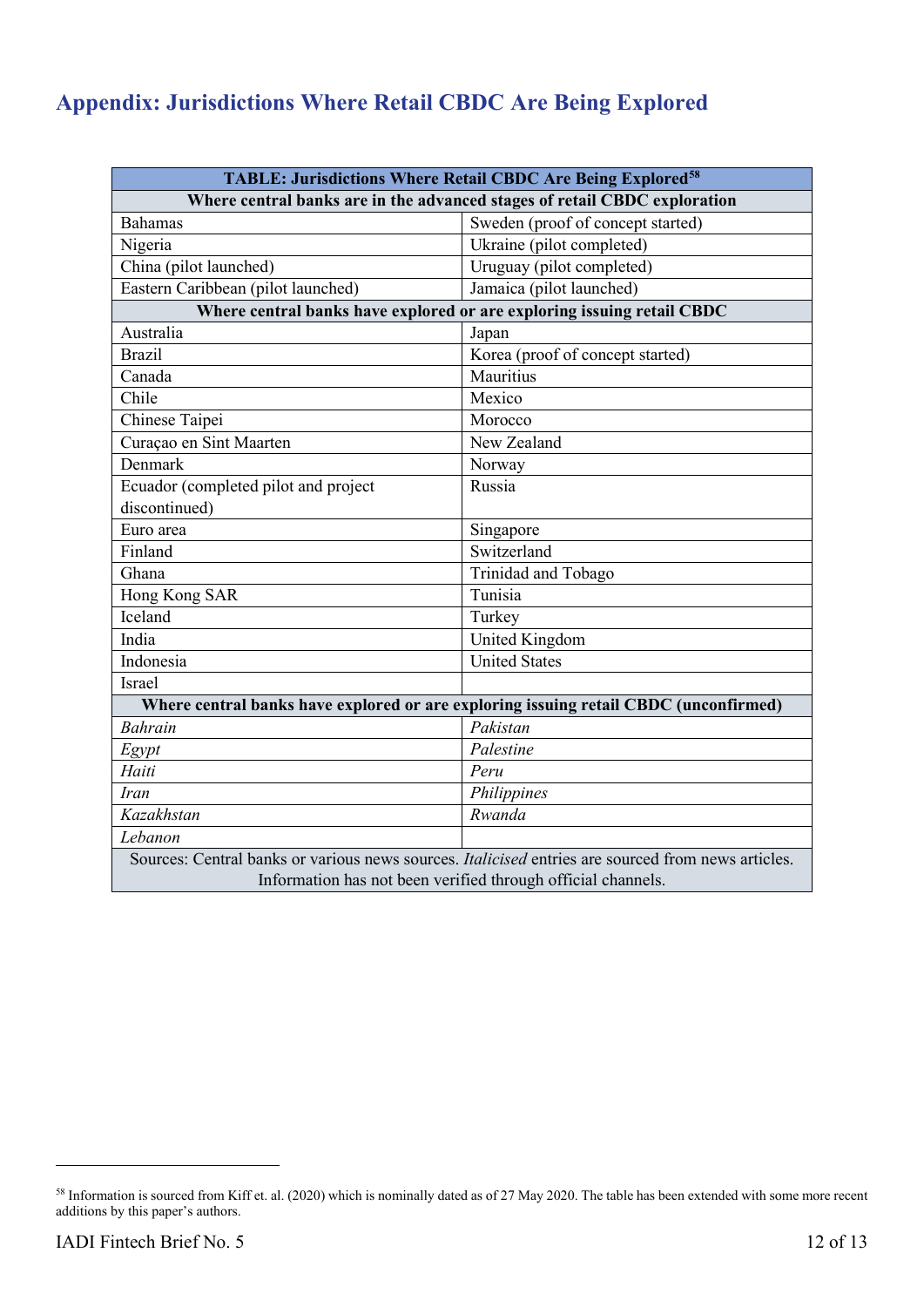## **References**

Atkin, T. and La Cava, G. (2017). The Transmission of Monetary Policy: How Does It Work? *Reserve Bank of Australia Bulletin.*

Bank of Canada. (2020). Contingency Planning for a Central Bank Digital Currency. *Bank of Canada background note.*

Bank of England. (2020). Central Bank Digital Currency – Opportunities, challenges and design. *Bank of England Discussion Paper.*

Bank of England. (2021). New forms of digital money. *Bank of England Discussion Paper.*

Bank of Russia. (2020). A Digital Ruble. *Bank of Russia Consultation Paper.*

Bank of Russia. (2021). Digital Ruble Concept. *Bank of Russia Concept Paper.*

Barontini, C. and Holden, H. (2019). Proceeding with caution – A survey on central bank digital currency. *Bank for International Settlements, Papers No. 101.*

Bech, M. and Garratt, R. (2017). Central bank cryptocurrencies, BIS Quarterly Review, *Bank for International Settlements publication.*

Bernanke, B. (2016). What tools does the Fed have left? Part 3: Helicopter money. *Brookings Institution.*

Bindseil, U. (2020). Tiered CBDC and the financial system, Working Paper Series, *European Central Bank Publication, No 2351.*

BIS. (2021). Annual Economic Report 2021, CBDCs: an opportunity for the monetary system. *Bank for International Settlements publication.*

BIS. (2021a). Digital currencies and the future of the monetary system, Remarks by Agustin Carstens, Hoover Institution policy seminar, 27 January 2021*.*

Boar, C. and Wehrli, A. (2021). Ready, steady, go? Results of the third BIS survey on central bank digital currency. *Bank for International Settlements BIS Paper No. 114.*

Brunnermeier, M., James, H. and Lanau, J-P. (2019). The digitalization of money. *NBER Working Paper 26300.*

Brunnermeier, M. and Niepelt, D. (2019). Public versus private digital money: Macroeconomic (ir)relevance. *VoxEU CEPR column.*

Bull, G., Cook, W., Kerse M. and Staschen S. (2021). Is Financial Inclusion a Reason to Push Central Bank Digital Currencies? Blog, *CGAP publication.*

Committee on Payments and Market Infrastructures and World Bank Group. (2020). Payment aspects of financial inclusion in the fintech area. *Bank for International Settlements publication.*

Defina, R., Van Roosebeke, B. and Manga, P. (2021). E-money and Deposit Insurance in Kenya. *International Association of Deposit Insurers, Fintech Brief No. 6.*

Defina, R. (2021a). Machine Learning and Potential for Deposit Insurance. *International Association of Deposit Insurers, Fintech Brief No. 3.*

ECB. (2020). Report on a digital Euro. *European Central Bank publication.*

ECB. (2020a). Study on the payment attitudes of consumers in the Euro Area (SPACE). *European Central Bank publication.*

ECB. (2021). Eurosystem launches digital euro project. *European Central Bank press release on 14 July 2021.*

European Commission. (2021). Proposal for a Regulation on contestable and fair markets in the digital sector, COM(2020) 842.

IADI Fintech Brief No. 5 13 of 14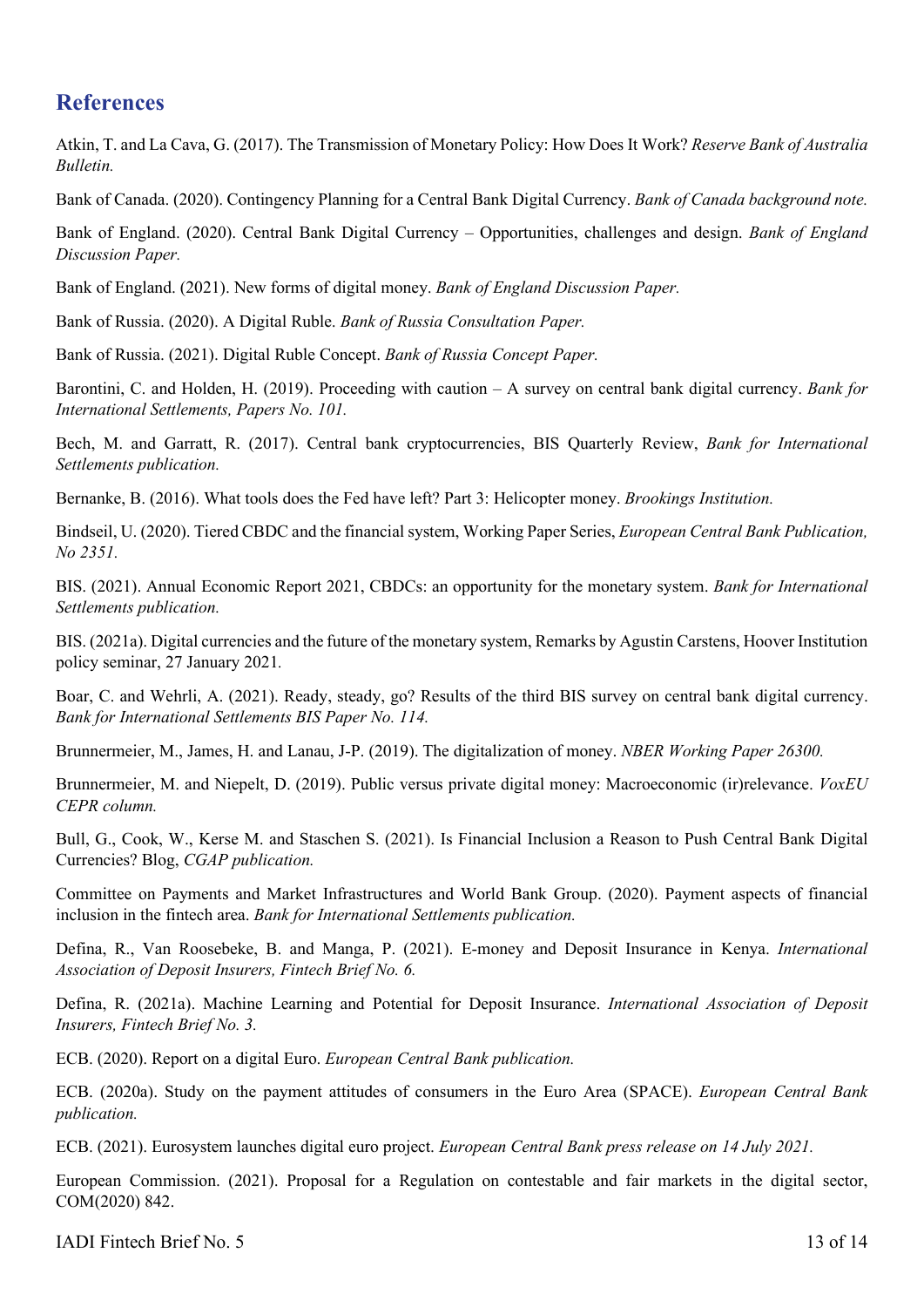G7 Working Group on stablecoins. (2019). Investigating the impact of global stablecoins. *Bank for International Settlements publication.*

Group of central banks. (2020). Central bank digital currencies: foundational principles and core features. *Bank for International Settlements publication.*

IFWG. (2021). Press release on the Intergovernmental Fintech Working Group (IFWG) launch of Project Khokha 2. *Intergovernmental Fintech Working Group.*

Kiff, J. et al. (2020). A Survey of Research on Retail Central Bank Digital Currency. IMF Working Paper WP/20/104. *International Monetary Fund publication.*

Lagarde, C. (2020). Payments in a digital world. *Speech at the Deutsche Bundesbank online conference on banking and payments in the digital world.*

Licandro, G. (2018). Uruguayan e-Peso on the context of financial inclusion. *Banco Central del Uruguay presentation.*

People's Bank of China. (2021). Progress of Research & Development of E-CNY in China. July 2021.

Powell, J. (2021). What is a Central Bank Digital Currency? Is the Federal Reserve moving toward adopting a digital dollar? *Board of Governors of the Federal Reserve System.*

Rogoff, K. (2014). Costs and Benefits to phasing out paper currency. *NBER Working Paper 20126.*

Sarmiento, A. (2021). Seven lessons from the e-Peso pilot plan: the possibility of a Central Bank Digital Currency. *Center for Latin American Monetary Studies (CEMLA) presentation.*

Schweitzer, H. and Welker, R. (2020). A legal framework for access to data – a competition policy perspective, in: Drexler (ed.). Data access, consumer interests and public interest (forthcoming).

Soursourian, M., Plaitakis, A. (2019). Fair Play: Ensuring Competition in Digital Financial Services. Working Paper. *CGAP publication.*

Sveriges Riksbank. (2017). The Riksbank's e-krona project. Report 1

Sveriges Riksbank. (2018). The Riksbank's e-krona project. Report 2

Sveriges Riksbank. (2020). The Riksbank's e-krona pilot.

Tarazi, M. and Breloff, P. (2010). Nonbank E-Money Issuers: Regulatory Approaches to Protecting Customer Funds. *CGAP Focus Note 63.*

Usher A., Reshidi E., Rivadeneyra F. and Hendry S. (2021). The positive case for a CBDC. *Bank of Canada Staff Discussion Paper.*

Van Roosebeke, B. et al. (2016). Competition Challenges in the Consumer Internet Industry, *Centre for European Policy Publication*

Van Roosebeke, B. et al. (2020). European Leadership in the Digital Economy, *Centre for European Policy Publication*

Van Roosebeke, B. and Defina, R. (2021). Five Emerging Issues for Deposit Insurers. *International Association of Deposit Insurers, Policy Brief No. 4.*

Villeroy de Galhau, F. (2020). Preparing Europe Payments for the digital currency age. Speech at the Bundesbank conference on banking and payments in the digital world

Waller. C. (2021). CBDC: A Solution in search of a problem? Speech at the American Enterprise Institute, 5 August 2021

Weidmann, J. (2020). On the future of money and payments, Statement at the Deutsche Bundesbank online conference on banking and payments in the digital world